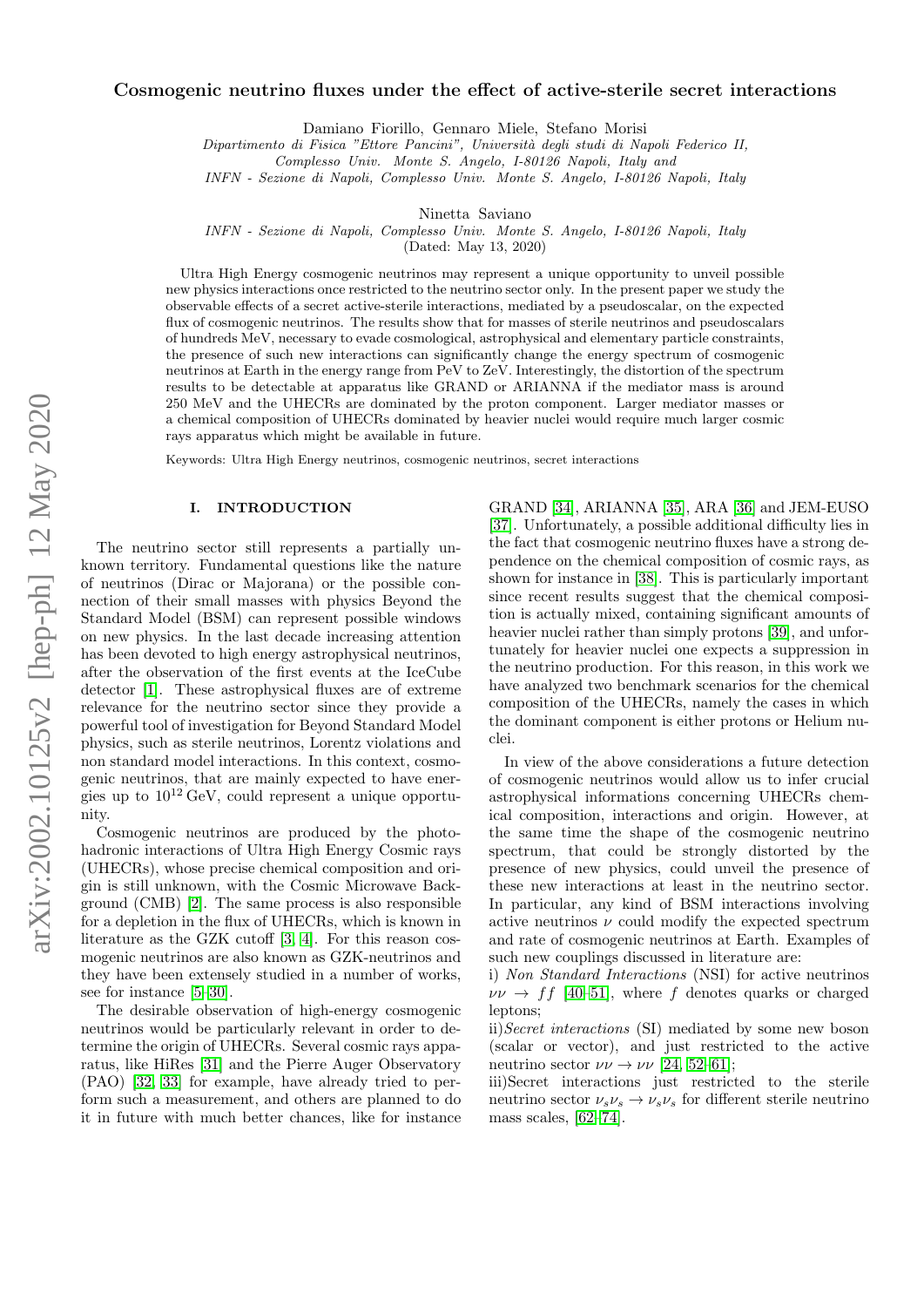iv) Secret interactions involving active and sterile neutrinos simultaneously  $\nu\nu \rightarrow \nu_s \nu_s [75, 76]$  $\nu\nu \rightarrow \nu_s \nu_s [75, 76]$  $\nu\nu \rightarrow \nu_s \nu_s [75, 76]$ 

In this paper we consider a scheme of SI similar to the point iv, wherein the new interaction, mediated by a new pseudoscalar boson, intervene both active and sterile neutrinos. While [\[75\]](#page-9-4) explores the effects of this interaction on primordial nucleosynthesis, and [\[76\]](#page-9-5) studies the effects of the interaction on neutrinos in the IceCube energy range of interest, we have analyzed the effects of this interaction on cosmogenic neutrino fluxes to question their observability. We will assume throughout that both the active and the sterile neutrinos are Majorana particles: this is also the reason why we have to choose a pseudoscalar mediator. In fact the scalar contraction  $\bar{\nu}\nu_s$  is antihermitean and therefore not admissible as a possible interaction operator: therefore the only possible contraction is  $\bar{\nu}\gamma_5\nu_s$ . To preserve parity, we take the mediator to be a pseudoscalar. In particular we study the distortion implied by such new coupling on the expected cosmogenic neutrino flux estimating the possibility to measure this effect in apparatus like GRAND [\[34\]](#page-8-4). For the sake of simplicity we will assume just one sterile neutrino (hereafter denoted by  $\nu_s$ ) coupling with the active sector via this new interaction. Moreover, with the aim to catch the main implications of such scenario on cosmogenic neutrino flux we consider an active neutrino only (hereafter denoted by  $\nu$ ), hence focussing on a more simple  $1 + 1$  framework. However it would be straightforward to extend our analysis to three active neutrinos even though we do not expect that the main results, here obtained, would be drastically changed in a more realistic  $3 + 1$  framework. The interaction term then becomes

<span id="page-1-3"></span>
$$
\mathcal{L}_{\text{SI}} = \lambda \, \overline{\nu} \gamma_5 \nu_s \varphi \,, \tag{1}
$$

where  $\lambda$  is a dimensionless free coupling.

# II. COSMOGENIC NEUTRINO FLUX AT EARTH WITHOUT SECRET INTERACTIONS

As described above, cosmogenic neutrinos are produced by the scattering of high energy protons from the cosmic rays with the CMB photons. The cosmogenic neutrino flux  $\phi_{\nu}$ , expected to be isotropic, can be parameterized in the form

<span id="page-1-0"></span>
$$
\frac{d\phi_{\nu}}{dEd\Omega} = \int \frac{dz'}{H(z')} F\left[z', E(1+z')\right] ,\qquad (2)
$$

where  $F[z', E(1 + z')]$  is the number of neutrinos produced per unit time per unit energy interval per unit solid angle per unit volume at redshift  $z'$  and with comoving energy  $E(1 + z')$ . We use as a reference the spectrum proposed in [\[38\]](#page-8-8), which constitutes a lower bound for the cosmogenic neutrino spectrum. This is a conservative hypothesis, since a higher flux would make easier to detect the effects of the interaction.

The quantity  $F[z', E(1 + z')]$  depends of course on the proton spectrum, which is itself the solution of a Boltzmann equation (see [\[38\]](#page-8-8)), which takes into account the proton energy losses due to Bethe-Heitler processes and their depletion due to  $p\gamma$  processes. This calculation has been performed for example in [\[38\]](#page-8-8), which provides the neutrino spectrum expected at Earth. It is important to notice that they assume a cosmic ray spectrum purely made of protons and emitted by sources whose density follows the star formation evolution. In other words, the proton luminosity can be written as  $\mathcal{L}_p(z,E) = \mathcal{H}(z)Q_p(E)$ , where  $Q_p(E)$  is the proton injection spectrum from the single sources and  $\mathcal{H}(z)$  is the Star Forming rate [\[77\]](#page-9-6)

<span id="page-1-1"></span>
$$
\mathcal{H}(z) = \begin{cases}\n(1+z)^{3.4} & z \le 1; \\
N_1(1+z)^{-0.3} & 1 < z \le 4; \\
N_1 N_4 (1+z)^{-3.5} & z > 4,\n\end{cases}
$$
\n(3)

where  $N_1 = 2^{3.7}$  and  $N_4 = 5^{3.2}$ . The proton luminosity  $\mathcal{L}_n(z, E)$  works as an input to the Boltzmann equation which provides the function  $F[z', E(1 + z')]$  in Eq. [\(2\)](#page-1-0). Since Ref. [\[38\]](#page-8-8) only furnishes the final neutrino spectrum at Earth, and does not provide the proton spectrum  $Q_p(E)$  at each redshift, in principle one would not be able to reproduce the function  $F[z', E(1 + z')]$  in Eq. [\(2\)](#page-1-0). However, at sufficiently high energies the mean free path for  $p\gamma$  interaction becomes so small that neutrinos can be assumed to be produced exactly at the same place in which the emission of the protons occurs. If we make the further hypothesis that at each redshift the injection spectrum of the protons has exactly the same form, with a redshifted energy, the function  $F[z', E(1 + z')]$  takes on the form

<span id="page-1-2"></span>
$$
F[z', E(1 + z')] = \rho(z')f[E(1 + z')], \tag{4}
$$

where  $\rho(z')$  is proportional to the Star Forming Rate given in Eq.  $(3)$ .

After this simplification, there is a unique function  $f[E(1+z')]$  which reproduces the spectrum obtained by [\[38\]](#page-8-8). While the effects of these simplifications may be relevant at lower energies, they should be almost irrelevant in the high energy part of the cosmogenic spectrum, where the hypothesis of a small mean free path is natural. In particular, the mean free path for  $p\gamma$  interactions is typically of the order of 50 Mpc, which is small compared to the cosmological distances.

The inversion of Eq.  $(2)$  under the ansatz of Eq.  $(4)$  is in principle possible in an exact way through the use of a Mellin transform. In fact, the equation takes the form

$$
\frac{d\phi_{\nu}}{dEd\Omega} = \int \frac{dz'}{H(z')} \rho(z')f[E(1+z')]. \tag{5}
$$

However, due to the differential properties of the functions involved, this method is very hard to apply, because of the very fast oscillations of the Mellin transform. It is however possible to obtain a very good approximation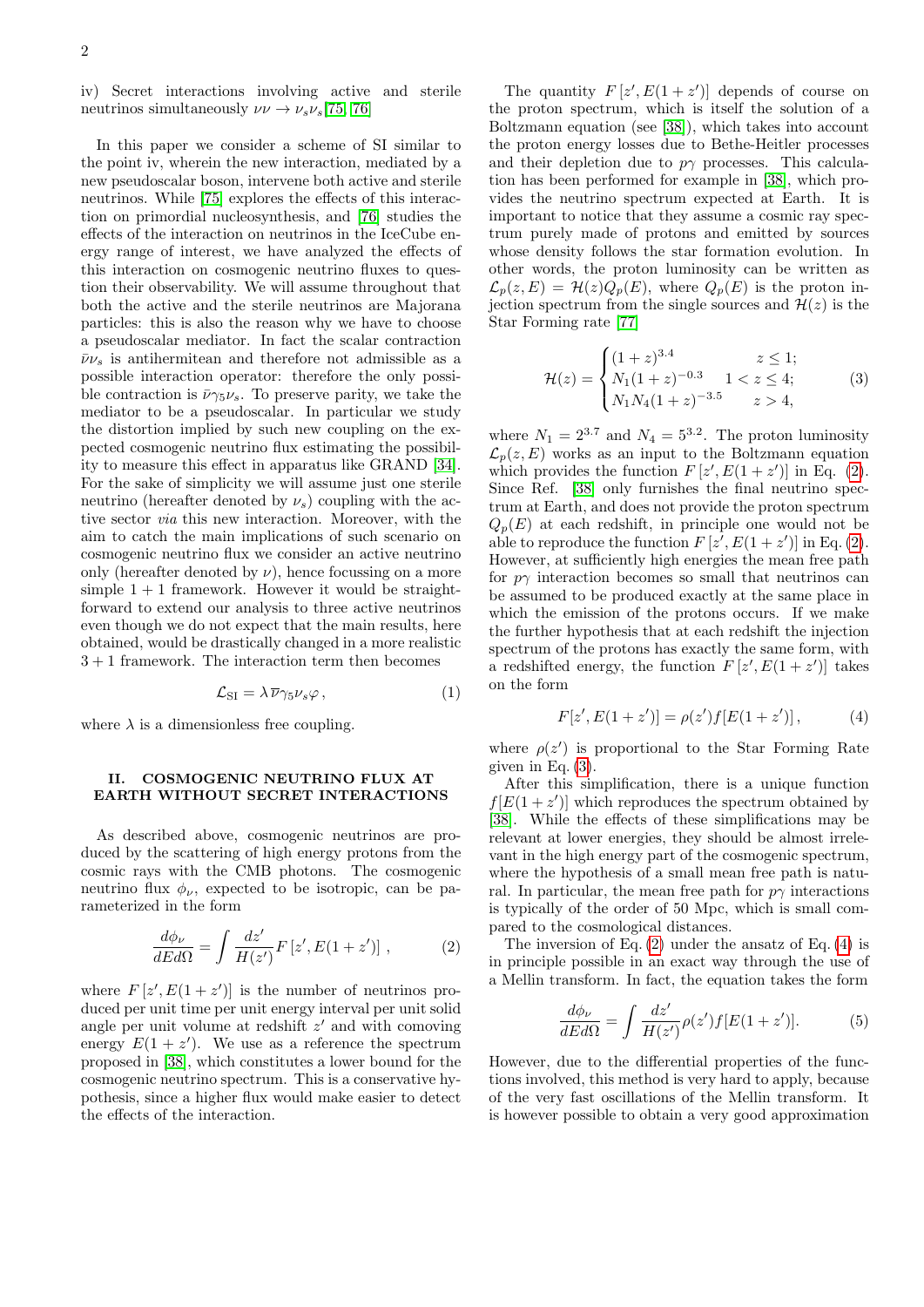by observing that the integral kernel connecting  $f(E)$  to the observed spectrum, which is  $\rho(z)/H(z)$ , is a peaked function around  $z \approx 1$ . Thus, under the assumption that  $f[E(1 + z)]$  depends on the redshift more slowly than  $\rho(z)/H(z)$ , we may take it out of the integral evaluating it at redshift  $z = 1$ , finding

<span id="page-2-0"></span>
$$
f(2E) = \frac{d\phi_{\nu}}{dEd\Omega} \frac{1}{\int \frac{dz'}{H(z')} \rho(z')}.
$$
 (6)

We have numerically checked that this approximation gives good results by comparing the expected spectrum at Earth computed with Eq. [\(6\)](#page-2-0) with the input spectrum.

# III. CROSS SECTIONS

With the inclusion of secret interactions given in Eq. [\(1\)](#page-1-3), the cosmogenic neutrino spectra at Earth could change, depending on the free parameters of the new interaction, namely the coupling  $\lambda$ , the masses  $M_{\varphi}$  of the scalar  $\varphi$  and of the sterile neutrino  $m_s$ . In the following, we provide the cross sections for the processes considered in this work.

In the computation of the cross sections we should in principle consider initial and final states in the form of mass eigenstates. However, in the hypothesis that the active-sterile mixing angle  $\theta_{as}$  is sufficiently small  $\theta_{as} \ll$ 1, the effects coming from taking this into account will be small corrections only, proportional at least to the square of the mixing angle  $\theta_{as}^2$ . The cross sections are therefore computed without any correction coming from mixing angles. Therefore the initial and final states may be taken directly as mass eigenstates.

At tree level the new processes introduced by our new interaction are the four particle collisions  $\nu + \nu \rightarrow \nu_s + \nu_s$ ,  $\nu + \nu_s \rightarrow \nu + \nu_s$  and  $\nu_s + \nu_s \rightarrow \nu + \nu$ . Among these, the processes relevant for the experimental signatures we are looking for are the first two, shown in Fig.s [1](#page-2-1) and [2](#page-2-2) .

In fact, since the Cosmic Neutrino Background (CNB) only involves active neutrinos, all collisions must involve at least one active neutrino in their initial state. As we will discuss in Section V, we will choose a range of parameters for which a sterile component in the CNB results to be negligible. The reason is that we wll choose sterile neutrinos so massive that their distribution becomes Boltzmann suppressed before the Big Bang Nucleosynthesis. The process  $\nu + \nu_s \rightarrow \nu + \nu_s$  is still relevant, even though the cosmogenic neutrinos are active in flavor, because a sterile neutrino originated from mixing or from a previous collision of an active neutrino with the background might still in principle produce a relevant active flux.

Considering the process  $\nu + \nu \rightarrow \nu_s + \nu_s$ , the squared amplitude written in terms of the Mandelstam invariants  $s = (p+l)^2$ ,  $t = (p-k)^2$  and  $u = (p-q)^2$  (see Figure [1\)](#page-2-1)



<span id="page-2-1"></span>Figure 1. Feynman diagrams for the scattering of two active neutrinos through the secret interaction.



<span id="page-2-2"></span>Figure 2. Feynman diagrams for the scattering of an active and a sterile neutrino through the secret interaction.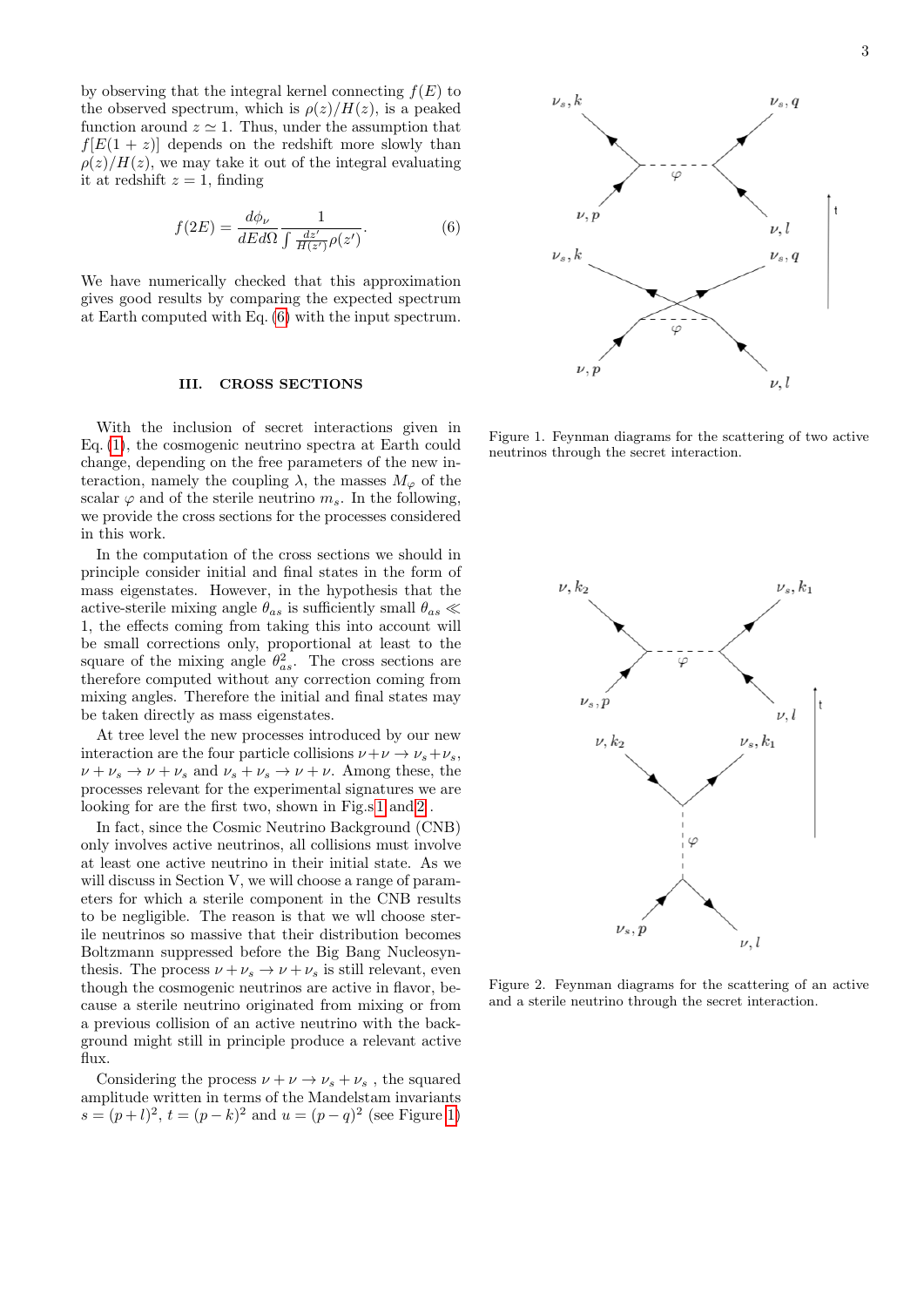is

<span id="page-3-0"></span>
$$
|\mathcal{M}_{aa \to ss}|^2 = \lambda^4 \left[ \frac{[t - (m - m_s)^2]^2}{(t - M_\varphi^2)^2 + \Gamma^2 M_\varphi^2} + \frac{[u - (m - ms)^2]^2}{(u - M_\varphi^2)^2 + \Gamma^2 M_\varphi^2} \right]
$$
  

$$
- \frac{2[(t - M_\varphi^2)(u - M_\varphi^2) + \Gamma^2 M_\varphi^2]}{[(t - M_\varphi^2)^2 + \Gamma^2 M_\varphi^2][(u - M_\varphi^2)^2 + \Gamma^2 M_\varphi^2]}
$$
  

$$
\times \left( \frac{(t - m^2 - m_s^2)^2}{4} + \frac{(u - m^2 - m_s^2)^2}{4} \right)
$$
  

$$
- \frac{s^2}{4} + s(m^2 + m_s^2 - m m_s) - 2m^2 m_s^2 \right)
$$
(7)

where m is the mass of the active neutrino  $\nu$  of CNB, Γ is the decay rate of the scalar mediator given below, and  $M_{\varphi}$  is its mass. We remind that the squared amplitude depends on two Mandelstam invariants only, since the third is connected to the others by the relation  $s+t+u =$  $2(m^2+m_s^2)$ . The total cross section for the  $\nu+\nu \rightarrow \nu_s+\nu_s$ interaction is then given by

<span id="page-3-1"></span>
$$
\sigma_{aa \to ss} = \frac{1}{64\pi I^2} \int_{t_1}^{t_2} |\mathcal{M}_{aa \to ss}|^2(s,t)dt \tag{8}
$$

where

$$
t_{1,2} = m^2 + m_s^2 - \frac{s}{2} \pm \sqrt{s} \sqrt{\frac{s}{4} - m_s^2},
$$
 (9)

and

$$
I = \sqrt{\frac{2m^4 + s^2 - 4sm^2}{2}}.
$$
 (10)

The differential cross section for the production of a sterile neutrino with energy  $E_s$  in the process  $\nu+\nu\to\nu_s+\nu_s$ is

$$
\frac{d\sigma_{aa \to ss}}{dE_s} = \frac{|\mathcal{M}_{aa \to ss}|^2 [2pm, m^2 + m_s^2 - 2m(E - E_s)]}{32\pi EI} \times \frac{\partial}{\partial E_s} \times \theta \left( E - \frac{2mE_s^2}{2mE_s - m_s^2} \right) \theta \left( E_s - \frac{m_s^2}{2m} \right) . \tag{11}
$$

Here  $E$  is the energy of the incident cosmogenic active neutrino.

Let us discuss now the second process  $\nu + \nu_s \rightarrow \nu + \nu_s$ . Again, the initial momentum of the background neutrino is  $l$ , the momentum of the incident sterile neutrino is  $p$ , the momentum of the final sterile and active neutrinos are respectively  $k_1$  and  $k_2$  as shown in Fig. [\(2\)](#page-2-2). Notice that in this case, since the two final particles are distinguishable, the choice of how to define the Mandelstam parameters is not equivalent: we choose the convention that  $t = (p - k_2)^2 = (l - k_1)^2$ . With this choice, the squared amplitude  $|\mathcal{M}_{as\to as}|^2$  is identical to Eq. [\(7\)](#page-3-0) with the s and the u parameters exchanged in the corresponding equation. The total cross section for the process is

<span id="page-3-2"></span>
$$
\sigma_{as \to as} = \frac{1}{64\pi J^2} \int_{t_1}^{t_2} |\mathcal{M}_{aa \to ss}|^2 (m_s^2 + 2mE, t) dt
$$
\n(12)

with

$$
t_{1,2} = m^2 + m_s^2 - \frac{(m_s^2 + 2mE)^2 - m_s^4}{2(m_s^2 + 2mE)} \pm \frac{2m^2E^2}{2mE + m_s^2}
$$
 (13)

and again the energy of the incident sterile neutrino is E and J is defined as

$$
J = \sqrt{\frac{m^4 + m_s^4 + s^2 - 2sm^2 - 2sm_s^2}{2}}.
$$
 (14)

The differential cross section for the production of an active neutrino of energy  $E_2$  is then

<span id="page-3-3"></span>
$$
\frac{d\sigma_{as \to as}}{dE_2} = \frac{1}{32\pi EJ} \theta \left( \frac{2mE^2}{2mE + m_s^2} - E_2 \right) \times \qquad (15)
$$

$$
\times |\mathcal{M}|^2 [m^2 + m_s^2 + 2mE, m^2 + m_s^2 - 2m(E - E_2)].
$$

The differential cross section for the production of a sterile neutrino of energy  $E_1$  is:

<span id="page-3-4"></span>
$$
\frac{d\sigma_{as \to as}}{dE_1} = \frac{1}{32\pi EJ} \theta \left( (E - E_1)(2mEE_1 - m_s^2(E - E_1)) \times \frac{|A|}{|m^2 + m_s^2 + 2mE, m^2 + m_s^2 - 2mE_1|} \right). \tag{16}
$$

Concerning the scalar mediator, its decay rate is given by

$$
\Gamma = \frac{\lambda^2 \xi (mm_s + \sqrt{\xi^2 + m^2} \sqrt{\xi^2 + m_s^2} + \xi^2)}{2\pi M_\varphi (\sqrt{\xi^2 + m^2} + \sqrt{k^2 + m_s^2})} \theta (M_\varphi - m - m_s)
$$
\n(17)

where

$$
\xi = \frac{\sqrt{m^4 - 2m^2 M_{\varphi}^2 + M_{\varphi}^4 - 2m^2 m_s^2 - 2M_{\varphi}^2 m_s^2 + m_s^4}}{2M_{\varphi}}
$$
\n(18)

A point to emphasize is the fact that, for  $m_s \geq M_{\varphi}$ , the decay rate of the scalar mediator vanishes, since there is no decay channel kinematically allowed. This means that the resonances in the cross sections become unregulated. While this is not a problem for the s-resonance, which can never be reached in the physical space of parameters of the collision, the  $t$ - and  $u$ -resonance exhibit instead a singular behavior. This behavior needs to be regulated taking into account the finite transverse amplitude of the scattering beams, in a way analogous to [\[78\]](#page-9-7). In order to avoid this difficulty, we have restricted to the case  $M_{\omega} > m_s$ .

# IV. PROPAGATION: TRANSPORT EQUATION

The effect of the secret interaction on the neutrino flux produced through the  $p\gamma$  interactions is described by a Boltzmann equation. The relevant physical processes are the collisions of a cosmogenic neutrino with a neutrino from the CNB, and two different effects are in principle possible: on the one hand, the collision of an astrophysical neutrino produces a depletion in the flux, described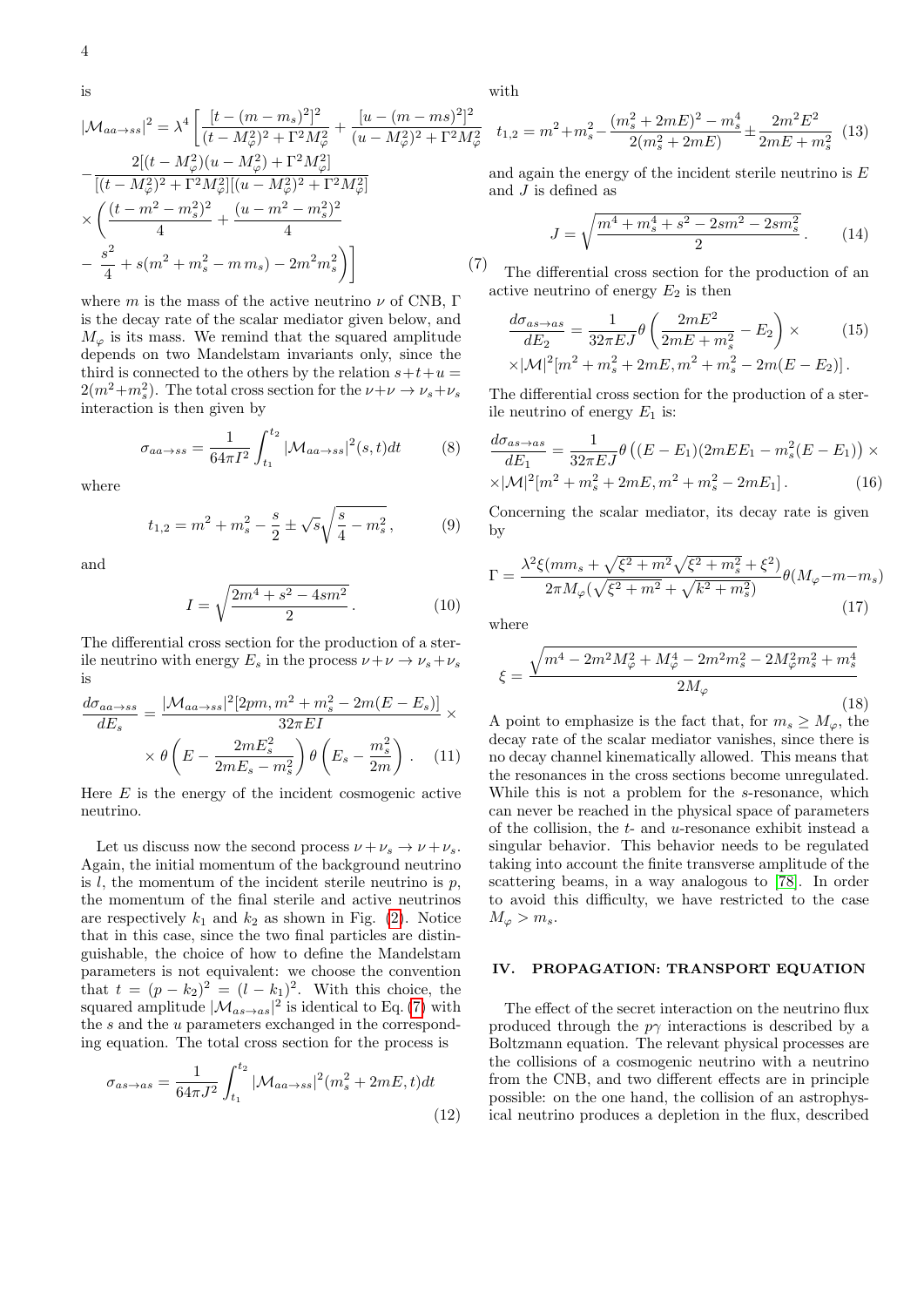by an absorption term; on the other hand, after the collision two new daughter sterile neutrinos are produced. If the incident neutrinos are highly relativistic, as we are assuming, the collisions will be strongly forward, with collinear emission of the daughter neutrinos, and we can assume that in principle they will replenish the original flux. Nonetheless, we will see that, even though they are produced with the correct angle, their energies will be too low to be relevant to our work. The interplay between these two processes is described by the transport equation which we show below.

A subtle point which has to be taken into account is the effect of oscillations. In principle, we should write a differential evolution equation for each of the components of the density matrix in flavor space. However, at the extremely high energies of interest to us, the De Broglie wavelength of the neutrinos, which characterizes the distances over which neutrino oscillates, is much smaller than the characteristic distance of propagation, which is the mean free path for the interaction. With this consideration, we are assured that between two successive collision the oscillations have averaged out. This means that, even though neutrinos are produced as eigenstates of flavor, during their propagation their density matrix averages to a form which is diagonal in the space of the mass eigenstates. For this reason, we have studied the propagation equation for the fluxes of neutrinos in the mass eigenstates.

Let  $\Phi_a(z, E)$  be the flux of active neutrinos per unit energy interval per unit solid angle at a redshift  $z, \Phi_s$  the analogous flux of sterile neutrino: we will collectively denote them by  $\Phi_l$  where  $\Phi_l \equiv d\phi_l/dE d\Omega$ . The transport set of equations is:

<span id="page-4-0"></span>
$$
H(z)\left[\frac{\partial \Phi_l}{\partial z} + \frac{\partial \Phi_l}{\partial E} \frac{E}{1+z}\right] = n(z)\sigma_l(E)\Phi_l(E) +
$$
  

$$
-n(z)\int dE' \sum_{m=a,s} \frac{d\sigma_{ml}}{dE}(E' \to E)\Phi_m(E') +
$$
  

$$
-\rho(z)f(E)\delta_{la} \text{ with } l = a, s
$$
 (19)

Here  $\sigma_l$  is the total cross section for collision of a neutrino of type  $l = a, s$  with a neutrino from the CNB, where  $\sigma_a \equiv \sigma_{aa \to ss}$  of Eq. [\(8\)](#page-3-1) and  $\sigma_s \equiv \sigma_{as \to as}$  of Eq. [\(12\)](#page-3-2) (we are assuming a single active flavor for the latter, since the CNB is composed only of active neutrinos).

Moreover in Eq. [\(19\)](#page-4-0) the quantity  $\frac{d\sigma_{ml}}{dE}(E' \to E)$  denotes the partial cross section of Eq.s [\(15\)](#page-3-3) and [\(16\)](#page-3-4) for the production of an  $l$ -th neutrino with energy  $E$  after the collision of an m-th neutrino of energy  $E'$  with the CNB one. The quantity  $n$  denotes the number density of CNB neutrinos, which we have taken to be  $n(z) = n_0(1+z)^3$  with  $n_0 = 116$ cm<sup>-3</sup>. The function  $f(E)$  is the number of neutrinos emitted per unit energy interval per unit time per unit solid angle, which has been described above.  $\rho(z)$ is the density of sources which has been taken to evolve with the Star Formation Rate.

Equation [\(19\)](#page-4-0) is a system of two partial differential coupled equations, which should in principle be solved

numerically. However, some physical considerations allow us to obtain the most interesting results with a simplified approach. If there is no mixing from oscillations between the active and the sterile neutrinos, then we have no interest in the sterile flux at Earth, which could not be detected in any case. In the equation for the active flux, the term describing the replenishment of the flux by the process  $\nu_s + \nu \rightarrow \nu_s + \nu$  is weighted by the differential cross section for production of an active neutrino. We will now describe the order of magnitude of this term. If l is the order of magnitude of the distance traveled by the neutrino, which can be taken to be  $10^{26}$  m, the correction to the active flux is of order:

$$
\Delta\Phi_a(E) \sim nl \int dE' \Phi_s(E') \frac{d\sigma_{sa}}{dE}(E' \to E)
$$
 (20)

The sterile flux is generated by the active flux itself, and can be estimated in the same way, obtaining:

$$
\Delta\Phi_a(E) \sim n^2 l^2 \int dE' \int dE'' \Phi_a(E'') \times
$$

$$
\times \frac{d\sigma_{as}}{dE'} (E'' \to E') \frac{d\sigma_{sa}}{dE} (E' \to E) \tag{21}
$$

The mean value of the energy  $E''$ , due to the kinematic threshold for the interaction of active neutrinos set at  $2m_s^2/m$ , which is at least of order  $10^9$  GeV, turns out to be very large, at least of order  $10^{10}$  GeV. In other words an active neutrino can be produced through regeneration by a sterile neutrino, which has to be produced itself by an active neutrino. The latter has to have an energy at least as high as  $10^{10}$  GeV. Due to the rapid decrease with energy of the input flux, this correction turns out to be much smaller than the original flux. Further, we have numerically solved the equation for some benchmark cases, finding in fact that for decreasing fluxes, as in our case, the correction for regeneration is irrelevant, while it could be relevant in case of increasing fluxes.

Therefore, we can neglect the regeneration term in the equation for the active neutrinos, which becomes:

$$
H(z)\left[\frac{\partial \Phi_a}{\partial z} + \frac{\partial \Phi_a}{\partial E} \frac{E}{1+z}\right] = n(z)\sigma_a(E)\Phi_a(E) +
$$
  
- $\rho(z)f(E)$  (22)

This equation contains only an absorption term, and admits now an analytical solution for the flux at Earth:

<span id="page-4-1"></span>
$$
\Phi_a(E) = \int_0^{+\infty} \frac{dz}{H(z)} \rho(z) f\left[E(1+z)\right] \times
$$

$$
\times \exp\left[-\int_0^z \frac{dz'}{H(z')} n(z') \sigma_a \left[E(1+z')\right]\right] \qquad (23)
$$

The validity of this approximation has been verified by explicitly finding the numerical solution to the full system [\(19\)](#page-4-0) for some benchmark values of the sterile mass and the mediator mass between 250 MeV and 1 GeV, and comparing it to [\(23\)](#page-4-1). We found a perfect agreement between the two.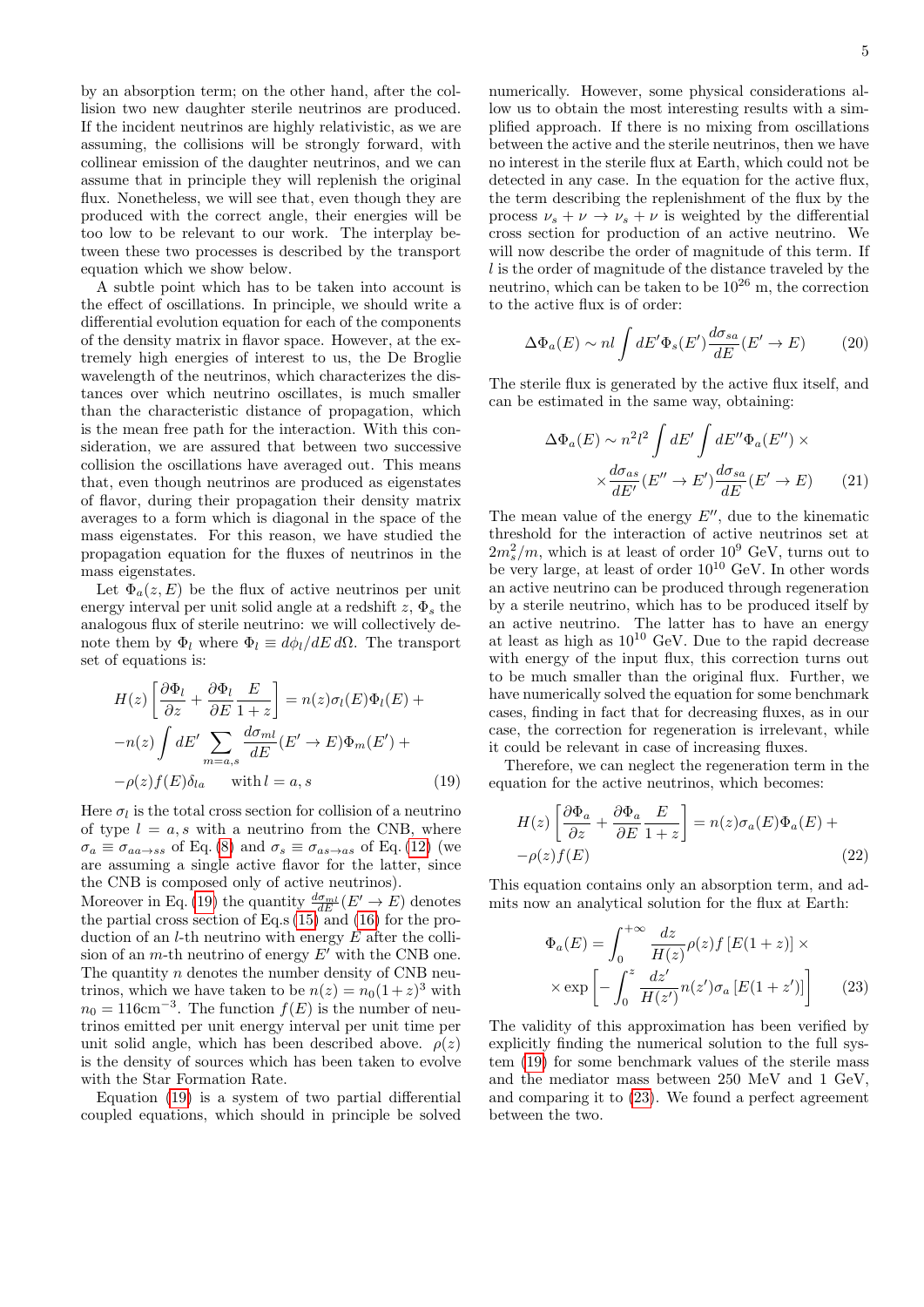# V. CONSTRAINTS

The model we are assuming is in principle subject to a number of constraints from cosmology, astrophysics and laboratory experiments. We did not perform a detailed study of the unconstrained region spanned by the parameters  $\lambda$ ,  $m_s$ ,  $M$ , since this would be beyond the scope of this work. We focused on a particular region which turns out not to be affected by these constraints.

#### Laboratory bounds

Mesons decays, in particular Kaon decays, can be quite restrictive for models with secret interactions, since the latter can introduce new decay channels. For secret interactions among active neutrinos severe constraints come from meson decays in the  $(\lambda, M)$  plane, as shown for instance in [\[79\]](#page-9-8) and [\[80\]](#page-9-9), where it is roughly found that the region up to  $M \gtrsim 250 \,\text{MeV}$  is insensitive to the exclusions. For our model one should in principle make a similar analysis, since through the secret interaction the kaon can decay into  $K \to \mu \nu_s \varphi$  or  $K \to \mu \nu_s \nu_s \nu$ . If, however, we restrict to the range of masses  $m_s \geq 250$ MeV and  $M \geq 250$  MeV, these reactions are kinematically forbidden, justifying the absence of constraints from these decays.

#### Big Bang Nucleosyntesis bounds

It is interesting to note that with the choice  $M, m_s \gtrsim 250$ MeV, the whole sector of the active and sterile neutrino and the scalar mediator remains in equilibrium at temperatures even lower than the BBN. For example, if  $\lambda = 1$ , the interactions are relevant down to temperatures of 100 eV. Of course, after around 1 MeV, the active neutrino decouples from the Standard Model plasma, so below this temperature we cannot speak of thermal equilibrium, but the interactions between active and sterile neutrinos and scalar mediator remain effective. Because of this, the sterile neutrino and the scalar mediator are Boltzmann suppressed at temperatures below essentially  $T \sim 100$  MeV, since at these temperatures the reactions of production of sterile neutrinos are kinematically suppressed. Therefore at the BBN temperatures, around 1 MeV, the newly introduced particles have disappeared and they do not count as radiative degrees of freedom, without in fact influencing the nucleosynthesis. We also point out that, as shown in [\[81\]](#page-9-10), there is another possible imprint that our interaction might leave on the BBN, due to the presence of an active-active interaction which may distort the Fermi distribution of active neutrinos. However, the active-active interaction can only happen either through mixing or through next-to-leading order interactions, since our model Lagrangian only contains an active-sterile vertex. Assuming next-toleading order interactions are sufficiently suppressed, the rate for active-active interactions through mixing is  $n \sigma v \ \sim \ T^3 \frac{\lambda^4 \theta^4 T^2}{M^4}$  $\frac{\theta^4 T^2}{M_\phi^4}$ , where  $\theta$  is the active-sterile mixing

angle. This interaction is relevant only until the point at which  $H \sim T^2/M_{\rm Pl}$ , where H is the Hubble parameter and  $M_{\text{Pl}}$  is the Planck mass. Equating these we find that for  $\lambda = 1$ ,  $M_{\phi} = 250$  MeV and  $\theta \leq 10^{-4}$  the activeactive interaction is irrelevant at the moment of the BBN.

#### Cosmic Microwave Background bounds

At the time of formation of the Cosmic Microwave Background, the sterile and scalar particles have long disappeared. The active neutrinos can interact through the four point reactions  $\nu\nu \rightarrow \nu\nu$ . As mentioned above, this interaction should have already run out of equilibrium before the BBN, to avoid changes in the distribution functions of the neutrinos, so it is even less relevant at the time of the formation of the CMB.

#### Astrophysical bounds

Another constraint might in principle come from the analysis of neutrino fluxes from supernovae. In fact, since neutrinos in the core of supernovae have energies of order of tenth or hundredth of MeV, they are sufficiently energetic to produce sterile neutrinos which could escape the supernova, giving rise to an energy loss with observable consequences. However, due to the interactions we are introducing, even though sterile neutrinos can in principle be produced, they are not able to escape the supernova, trapped by the secret interaction with the active neutrinos inside the core. In order to verify this statement, we have computed the order of magnitude of the mean free path of a sterile neutrino inside the core. We have obtained, for example, for a benchmark mass of 250 MeV for the sterile neutrino, 300 MeV for the scalar mediator and 1 for the coupling, a mean free path of  $10^{-11}$  m, clearly much smaller than the characteristic distances of a supernova.

In view of the above considerations we restrict in the following our analysis to the case of massive sterile neutrinos, with  $m_s$  of few hundreds MeV and a mass of the pseudoscalar mediator  $M_{\varphi} \geq m_s$ .

# VI. RESULTS AND DETECTION CHANCES

Among the most relevant experiments that have performed a detection campaign for cosmogenic neutrinos, and the future apparatus that will undertake such measurements, we have taken into account, as representatives of different classes, the sensitivities of PAO, GRAND and ARIANNA for comparison.

The main goal of PAO, located in Argentina and taking data since 2004, was the measurement of extensive air showers produced by secondary particles in the interaction of UHECRs with the atmosphere. The Pierre Auger Observatory consists of two different experimental set up performing two independent measurements of the shower: a Fluorescence Detector (FD) and a Surface Detector (SD). The FD detects the Nitrogen fluorescence emission produced during the development of the shower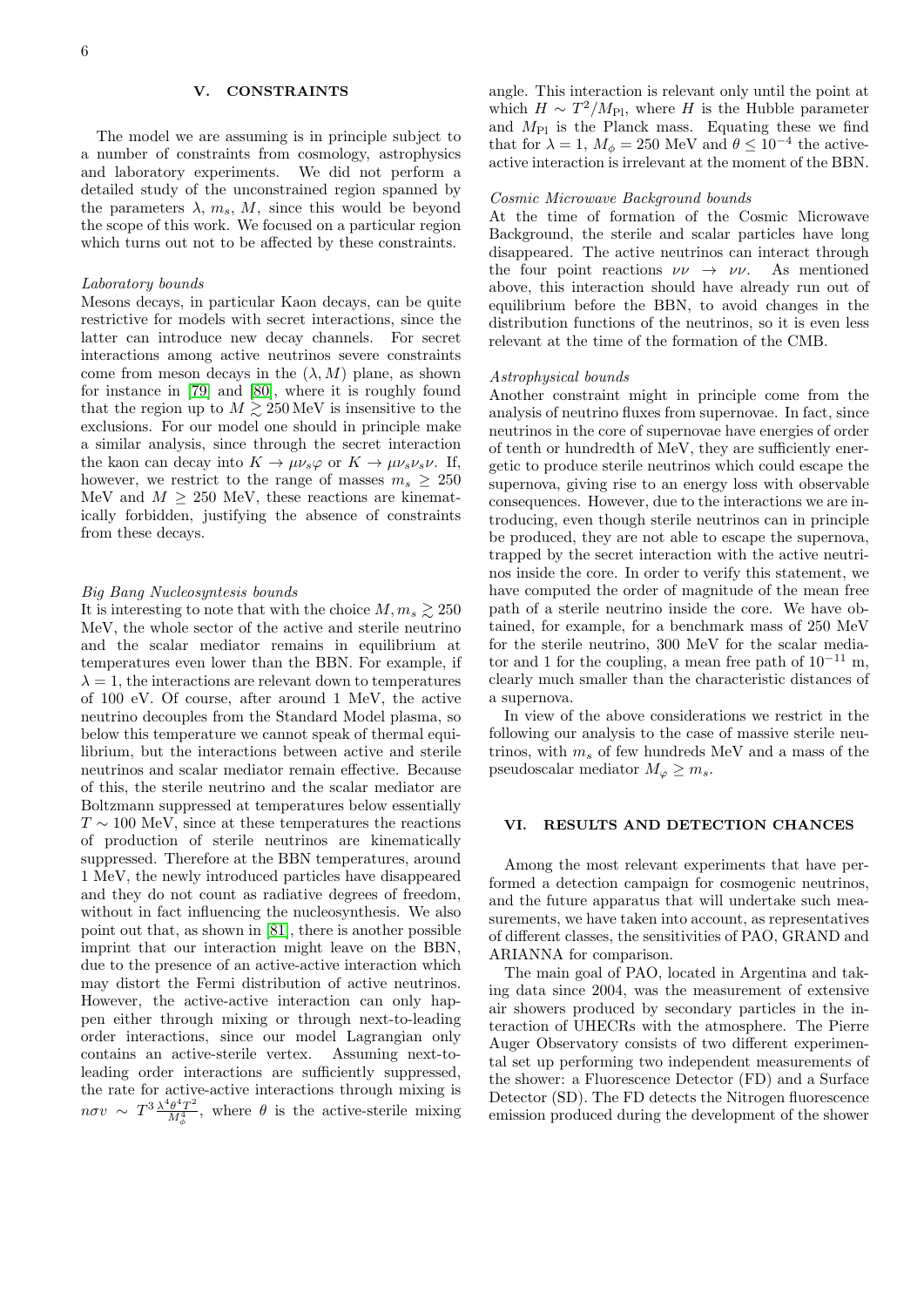in the atmosphere by means of 24 large telescopes placed at four observation sites located atop small elevations on the perimeter of the SD array. It is sensitive to UHECRs with energy above  $(10^{18} \text{ eV})$ . On the other side, the SD apparatus consists of an array of water-Cherenkov detectors that are located on a large area of about 3000  $\mathrm{km}^2$ arranged in a hexagonal pattern.

Although the primary goal of PAO was to study UHE-CRs, it has been shown in [\[82\]](#page-9-11) that it can also study cosmogenic neutrinos. Indeed neutrinos arriving at large zenith angle (horizontal with respect to the detector) produce at the sea level extensive air showers with small radius of curvature [\[82\]](#page-9-11), in contrast with other showers from large zenith angles. The electromagnetic component of ordinary air showers at large zenith angles from hadronic cosmic rays is attenuated by the atmosphere before arriving at the sea level. Deeply penetrating particles like neutrinos come instead unattenuated [\[83\]](#page-9-12). Recent upgrades of the PAO sensitivity can be found in [\[84\]](#page-9-13) and an integrated sensitivity to cosmogenic neutrino fluxes is found of about  $4 \cdot 10^{-9}$  GeV  $cm^{-2}$   $s^{-1}$   $sr^{-1}$ . Such a sensitivity will be improved by the Giant Radio Array for Neutrino Detection (GRAND) [\[34\]](#page-8-4), that will be located in various favorable mountainous places in the world and is planned to take data in 2025 and should reach, after 10 years of data, an integrated sensitivity to cosmogenic neutrino fluxes of  $1 \cdot 10^{-10}$  GeV  $cm^{-2}$   $s^{-1}$   $sr^{-1}$ , thus improving of a factor of ten the current PAO sensitivity. GRAND will detect the radio emission coming from large particle showers, namely extensive air showers, like PAO. In the first detection stage, GRAND10k will use an array of 10.000 radio antennas deployed over an area of 10.000 km2 GRAND10k. A second stage for grand is planned, GRAND200k with 200.000 receivers, which could take data starting from 2030.

A further class of experiments are the Askaryan radio experiments, like ARIANNA [\[85\]](#page-9-14). The ARIANNA experiment, located in the South Pole, aims to detect the radio signals of cosmogenic neutrinos. The ARIANNA concept is based on installing high-gain log periodic dipole antennas close to the surface monitoring the underlying ice for the radio signals following a neutrino interaction and based on the Askaryan effect.

In Figure [3](#page-6-0) we provide the expected cosmogenic spectra both in the absence of secret interactions and in their presence, for some benchmark values of the scalar mediator masses. These spectra have been obtained under the assumption of a purely protonic UHECRs flux (top panel) and purely helium cosmic rays (bottom panel). The coupling has been fixed to  $\lambda = 1$ , while the sterile mass is taken to be 250 MeV. The dashed, dotdashed and dotted curve respectively correspond to a mass of the scalar mediator of 300 MeV, 500 MeV and 1 GeV. In agreement with the expectations, larger masses for the mediator correspond to weaker absorption.

The sensitivities of the GRAND, the PAO and the AR-IANNA [\[86\]](#page-9-15) experiments are shown as well. It appears that already the GRAND and the ARIANNA experiment



<span id="page-6-0"></span>Figure 3. Effects on the cosmogenic spectrum expected in the case of: top panel) proton cosmic rays, bottom panel) helium cosmic rays. The continuous green curve is the cosmogenic spectrum expected in the absence of secret interactions, the dashed, dotdashed and dotted lines are the spectrum for secret interactions with  $m_s = 250$  MeV and  $M_{\varphi} = 300, 500, 1000$  MeV respectively. The sensitivity of the GRAND experiment, the 90% C.L. of PAO, the integrated sensitivity of GRAND after 10 years of data and the sensitivity of the ARIANNA experiment are also shown.

after 3 years of data taking would be able to distinguish the presence of the secret interaction, even for masses as large as 500 MeV, at least in the case of purely protonic UHECRs. In fact, while in the absence of the secret interaction the cosmogenic flux should be detected up to energies of  $\sim 10^{10}$  GeV, being above the sensitivity of the experiment, the interaction causes its absorption, making the flux undetectable already at energies of  $\sim 10^9$  GeV.

This conclusion depends very strongly, however, on our choice for the coupling. In fact, since the cross section, appearing in the exponent of the absorption coefficient, grows as the fourth power of the coupling, already a choice of  $\lambda \sim 0.1$  renders the absorption effect completely negligible. A milder dependence is the one expected on the sterile neutrino masses. Raising this mass causes an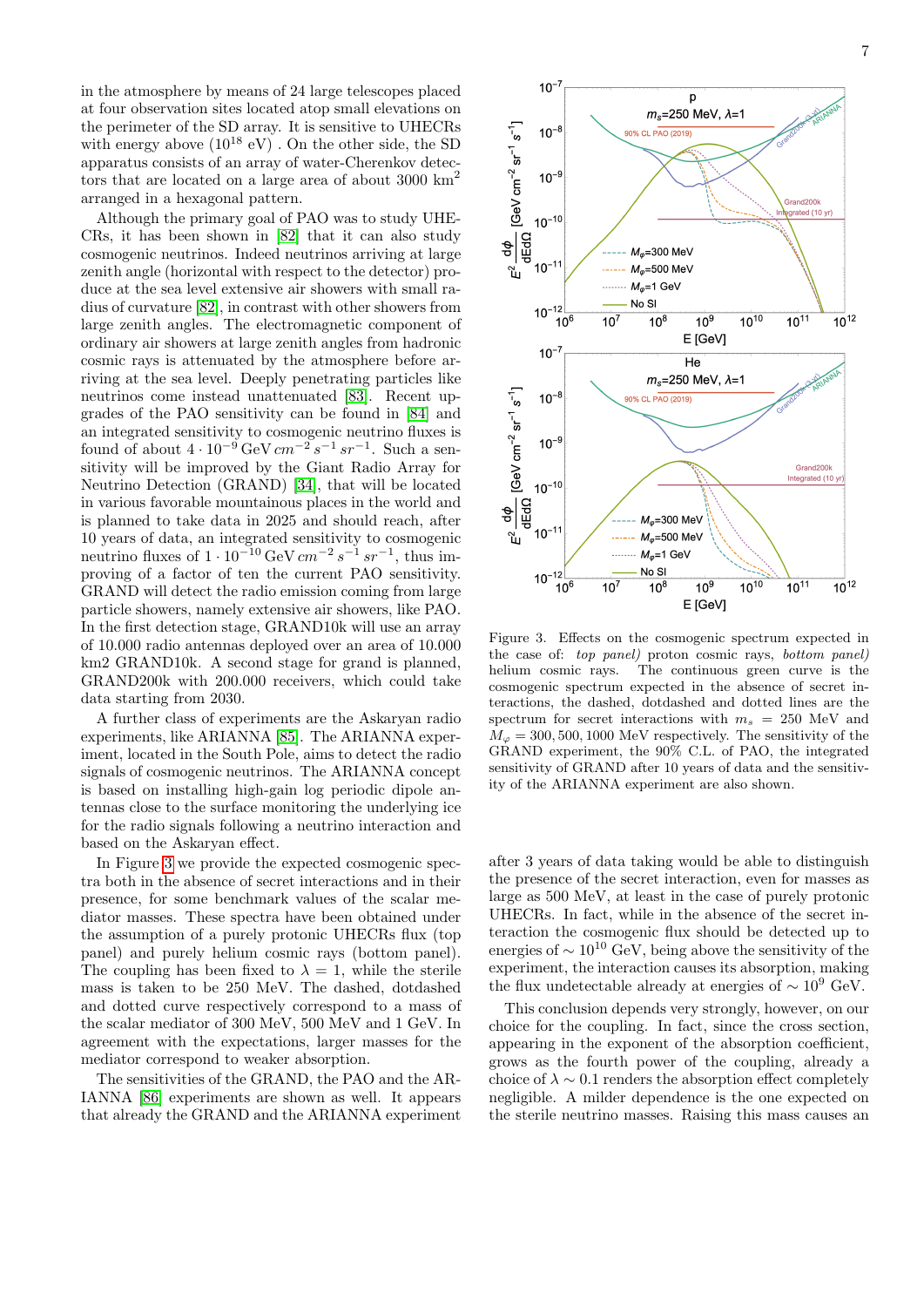increase in the threshold energy for the production. In fact, the latter is  $E_{\text{th}} \simeq m_s^2/m$ , which is the energy at which we expect the absorption effect to begin.

All of our conclusions are of course based on the assumption of a purely protonic UHECRs flux. Recent data [\[39\]](#page-8-9) suggest a mixed chemical composition, tending towards Helium and Nitrogen as the dominant components. It is therefore of interest to determine how our results change for a different chemical composition. In the case of Helium dominated cosmic rays, the spectrum without interaction is already lower than the GRAND sensitivity at 3 years, while it is slightly higher than the integrated sensitivity after 10 years of data taking.

For Nitrogen dominated cosmic rays, the spectrum, with or without secret interaction, is not amenable to detection at GRAND, being even below the integrated sensitivity at 10 years. Since our partial informations about the chemical composition of UHECRs suggest a mixed composition, it is reasonable to expect a cosmogenic spectrum somewhere in between the extreme cases analyzed.

Nonetheless, even in the pessimistic case of extremely low cosmogenic neutrino fluxes due to heavy ion dominance of UHECRs, the same effect might be relevant for neutrinos from astrophysical sources. In fact, neutrinos from blazars can reach energies as high as  $10^{10}$  GeV [\[87\]](#page-9-16), whereas the position of the resonant absorption is around  $\sim 10^8$  GeV.

# VII. CONCLUSIONS

In this paper we have investigated the experimentally observable effects coming from a simple form of activesterile secret interactions in neutrino sector, mediated by a pseudoscalar, at air shower experiments like GRAND and PAO. Due to the presence of such interactions, the flux of cosmogenic neutrinos results to be strongly dis-

torted. In this scenario, in order to evade the constraints coming from cosmology, astrophysics and particle physics, we need to take quite a large mass for the sterile neutrinos of the order of few hundreds MeV. Observable effects are then seen in the cosmogenic neutrino fluxes of ultrahigh energy, produced through the GZK interaction. In fact, these extremely energetic neutrinos can, during their path to Earth, collide with neutrinos from the Cosmic Neutrino Background, producing a flux of sterile neutrinos and depleting the flux of active ones. We showed that this results in an absorption of the cosmogenic neutrino fluxes and then in a peculiar distortion of the expected flux. We also showed that, in the case of GZK neutrinos coming from cosmic rays dominated by protons, the effects of these absorptions are sufficiently important to be revealed by a forthcoming experiment like GRAND or ARIANNA. In the case of different chemical compositions of the cosmic rays, the neutrino flux is generally lower even without absorption and the possibility of cosmogenic neutrino detection with the GRAND experiment is only marginal. In this case, the cosmogenic neutrino detection would demand for the future a much larger generation of cosmic rays apparatus. Even in such a more pessimistic case, the effect we have investigated can still be relevant for neutrino fluxes from astrophysical sources.

Acknowledgments: we thanks Elisa Bernardini, Alessandro Mirizzi and Kohta Murase for useful discussion. This work was partially supported by the research grant number 2017W4HA7S "NAT-NET: Neutrino and Astroparticle Theory Network" under the program PRIN  $2017$  funded by the Italian Ministero dell'Università e della Ricerca (MUR). The authors acknowledge partial support by the research project TAsP (Theoretical Astroparticle Physics) funded by the Instituto Nazionale di Fisica Nucleare (INFN).

- <span id="page-7-0"></span>[1] M. G. Aartsen et al. Evidence for High-Energy Extraterrestrial Neutrinos at the IceCube Detector. Science, 342:1242856, 2013.
- <span id="page-7-1"></span>[2] V. S. Berezinsky and G. T. Zatsepin. Cosmic rays at ultrahigh-energies (neutrino?). Phys. Lett., 28B:423–424, 1969.
- <span id="page-7-2"></span>[3] Kenneth Greisen. End to the cosmic ray spectrum? Phys. Rev. Lett., 16:748–750, 1966.
- <span id="page-7-3"></span>[4] G. T. Zatsepin and V. A. Kuzmin. Upper limit of the spectrum of cosmic rays. JETP Lett., 4:78-80, 1966. [Pisma Zh. Eksp. Teor. Fiz.4,114(1966)].
- <span id="page-7-4"></span>[5] Veniamin Berezinsky, Pasquale Blasi, and Alexander Vilenkin. Ultrahigh-energy gamma-rays as signature of topological defects. Phys. Rev., D58:103515, 1998.
- [6] M. Nagano and Alan A. Watson. Observations and implications of the ultrahigh-energy cosmic rays. Rev. Mod. Phys., 72:689–732, 2000.
- [7] Ralph Engel, David Seckel, and Todor Stanev. Neutrinos from propagation of ultrahigh-energy protons. Phys. Rev., D64:093010, 2001.
- [8] Alexander Kusenko and Thomas J. Weiler. Neutrino cross-sections at high-energies and the future observations of ultrahigh-energy cosmic rays. Phys. Rev. Lett., 88:161101, 2002.
- [9] Luis Anchordoqui, Thomas Cantzon Paul, Stephen Reucroft, and John Swain. Ultrahigh-energy cosmic rays: The State of the art before the Auger Observatory. Int. J. Mod. Phys., A18:2229–2366, 2003.
- [10] Z. Fodor, S. D. Katz, and A. Ringwald. Relic neutrino masses and the highest energy cosmic rays. JHEP, 06:046, 2002.
- [11] Oleg E. Kalashev, Vadim A. Kuzmin, Dmitry V. Semikoz, and Gunter Sigl. Ultrahigh-energy neutrino fluxes and their constraints. Phys. Rev., D66:063004,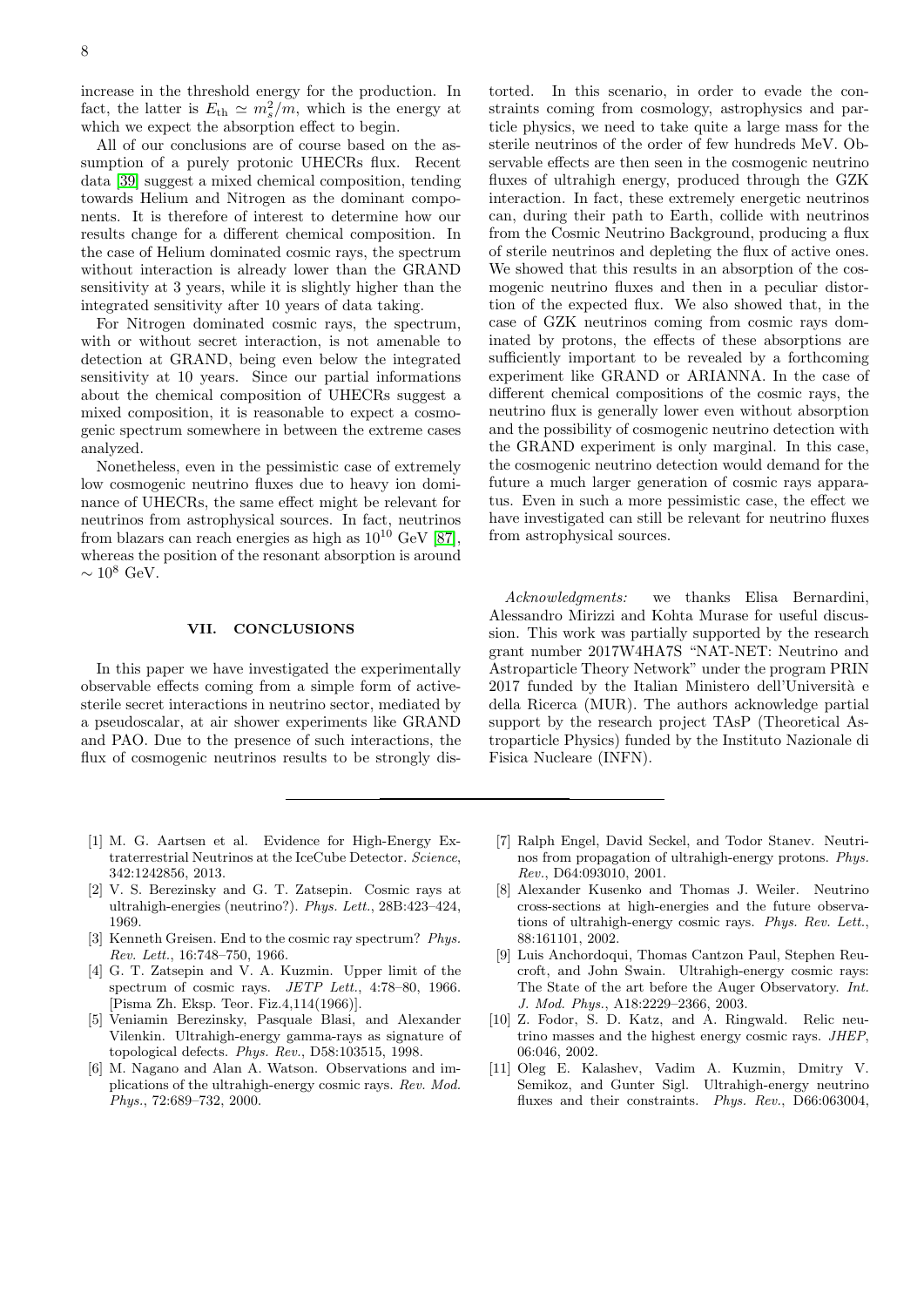2002.

- [12] Dmitry V. Semikoz and Gunter Sigl. Ultrahigh-energy neutrino fluxes: New constraints and implications. JCAP, 0404:003, 2004.
- [13] Z. Fodor, S. D. Katz, A. Ringwald, and H. Tu. Bounds on the cosmogenic neutrino flux. JCAP, 0311:015, 2003.
- [14] Maximo Ave, N. Busca, Angela V. Olinto, Alan A. Watson, and T. Yamamoto. Cosmogenic neutrinos from ultra-high energy nuclei. Astropart. Phys., 23:19–29, 2005.
- [15] David Seckel and Todor Stanev. Neutrinos: The Key to UHE cosmic rays. Phys. Rev. Lett., 95:141101, 2005.
- [16] Daniel De Marco, Todor Stanev, and F. W. Stecker. Cosmogenic neutrinos from cosmic ray interactions with extragalactic infrared photons. Phys. Rev., D73:043003, 2006.
- [17] Denis Allard, M. Ave, N. Busca, M. A. Malkan, A. V. Olinto, E. Parizot, F. W. Stecker, and T. Yamamoto. Cosmogenic Neutrinos from the propagation of Ultrahigh Energy Nuclei. JCAP, 0609:005, 2006.
- [18] Julia K. Becker. High-energy neutrinos in the context of multimessenger physics. Phys. Rept., 458:173–246, 2008.
- [19] Luis A. Anchordoqui, Haim Goldberg, Dan Hooper, Subir Sarkar, and Andrew M. Taylor. Predictions for the Cosmogenic Neutrino Flux in Light of New Data from the Pierre Auger Observatory. Phys. Rev., D76:123008, 2007.
- [20] V. Berezinsky, A. Gazizov, M. Kachelriess, and S. Ostapchenko. Restricting UHECRs and cosmogenic neutrinos with Fermi-LAT. Phys. Lett., B695:13–18, 2011.
- [21] M. Ahlers, L. A. Anchordoqui, M. C. Gonzalez-Garcia, F. Halzen, and S. Sarkar. GZK Neutrinos after the Fermi-LAT Diffuse Photon Flux Measurement. Astropart. Phys., 34:106–115, 2010.
- [22] U. F. Katz and Ch. Spiering. High-Energy Neutrino Astrophysics: Status and Perspectives. Prog. Part. Nucl. Phys., 67:651–704, 2012.
- [23] Graciela B. Gelmini, Oleg Kalashev, and Dmitri V. Semikoz. Gamma-Ray Constraints on Maximum Cosmogenic Neutrino Fluxes and UHECR Source Evolution Models. JCAP, 1201:044, 2012.
- <span id="page-8-12"></span>[24] Kenny C. Y. Ng and John F. Beacom. Cosmic neutrino cascades from secret neutrino interactions. Phys. Rev., D90(6):065035, 2014. [Erratum: Phys. Rev.D90,no.8,089904(2014)].
- [25] Kohta Murase. On the Origin of High-Energy Cosmic Neutrinos. AIP Conf. Proc., 1666(1):040006, 2015.
- [26] Jonas Heinze, Denise Boncioli, Mauricio Bustamante, and Walter Winter. Cosmogenic Neutrinos Challenge the Cosmic Ray Proton Dip Model. Astrophys. J., 825(2):122, 2016.
- [27] R. Aloisio, D. Boncioli, A di Matteo, A. F. Grillo, S. Petrera, and F. Salamida. Cosmogenic neutrinos and ultrahigh energy cosmic ray models.  $JCAP$ , 1510(10):006, 2015.
- [28] Francis Halzen. High-energy neutrino astrophysics. Nature Phys., 13(3):232–238, 2016.
- [29] John F. Cherry and Ian M. Shoemaker. Sterile neutrino origin for the upward directed cosmic ray showers detected by ANITA. Phys. Rev., D99(6):063016, 2019.
- <span id="page-8-0"></span>[30] Edoardo Vitagliano, Irene Tamborra, and Georg Raffelt. Grand Unified Neutrino Spectrum at Earth. 2019.
- <span id="page-8-1"></span>[31] R. U. Abbasi et al. First observation of the Greisen-Zatsepin-Kuzmin suppression. Phys. Rev. Lett., 100:101101, 2008.
- <span id="page-8-2"></span>[32] J. Abraham et al. Properties and performance of the prototype instrument for the Pierre Auger Observatory. Nucl. Instrum. Meth., A523:50–95, 2004.
- <span id="page-8-3"></span>[33] J. Abraham et al. Observation of the suppression of the flux of cosmic rays above  $4 \times 10^{19}$  eV. Phys. Rev. Lett., 101:061101, 2008.
- <span id="page-8-4"></span>[34] Jaime Alvarez Muniz et al. The Giant Radio Array for Neutrino Detection (GRAND): Science and Design. Sci. China Phys. Mech. Astron., 63(1):219501, 2020.
- <span id="page-8-5"></span>[35] A. Anker et al., A search for cosmogenic neutrinos with the ARIANNA test bed using 4.5 years of data arXiv:1909.00840 [astro-ph.IM].
- <span id="page-8-6"></span>[36] P. Allison *et al.* [ARA Collaboration], Performance of two Askaryan Radio Array stations and first results in the search for ultrahigh energy neutrinos Phys. Rev. D 93, no. 8, 082003 (2016)
- <span id="page-8-7"></span>[37] J. H. Adams et al. An evaluation of the exposure in nadir observation of the JEM-EUSO mission. Astropart. Phys., 44:76–90, 2013.
- <span id="page-8-8"></span>[38] Markus Ahlers and Francis Halzen. Minimal Cosmogenic Neutrinos. Phys. Rev., D86:083010, 2012.
- <span id="page-8-9"></span>[39] Antonella Castellina. Highlights from the Pierre Auger Observatory (ICRC2019). PoS, ICRC2019:004, 2020.
- <span id="page-8-10"></span>[40] S. Davidson, C. Pena-Garay, N. Rius, and A. Santamaria. Present and future bounds on nonstandard neutrino interactions. JHEP, 03:011, 2003.
- [41] Stefan Antusch, Jochen P. Baumann, and Enrique Fernandez-Martinez. Non-Standard Neutrino Interactions with Matter from Physics Beyond the Standard Model. Nucl. Phys., B810:369–388, 2009.
- [42] O. G. Miranda, M. A. Tortola, and J. W. F. Valle. Are solar neutrino oscillations robust? JHEP, 10:008, 2006.
- [43] N. Fornengo, M. Maltoni, R. Tomas, and J. W. F. Valle. Probing neutrino nonstandard interactions with atmospheric neutrino data. Phys. Rev., D65:013010, 2002.
- [44] Patrick Huber and J. W. F. Valle. Nonstandard interactions: Atmospheric versus neutrino factory experiments. Phys. Lett., B523:151–160, 2001.
- [45] J. Barranco, O. G. Miranda, C. A. Moura, and J. W. F. Valle. Constraining non-standard interactions in nu(e) e or anti-nu(e) e scattering. Phys. Rev., D73:113001, 2006.
- [46] Y. Farzan and M. Tortola. Neutrino oscillations and Non-Standard Interactions. Front.in Phys., 6:10, 2018.
- [47] N. C. Ribeiro, H. Minakata, H. Nunokawa, S. Uchinami, and R. Zukanovich-Funchal. Probing Non-Standard Neutrino Interactions with Neutrino Factories. JHEP, 12:002, 2007.
- [48] Pilar Coloma. Non-Standard Interactions in propagation at the Deep Underground Neutrino Experiment. JHEP, 03:016, 2016.
- [49] Andre de Gouvea and Kevin J. Kelly. Non-standard Neutrino Interactions at DUNE. Nucl. Phys., B908:318–335, 2016.
- [50] D. V. Forero, S. Morisi, M. Tortola, and J. W. F. Valle. Lepton flavor violation and non-unitary lepton mixing in low-scale type-I seesaw. JHEP, 09:142, 2011.
- <span id="page-8-11"></span>[51] Gianpiero Mangano, Gennaro Miele, Sergio Pastor, Teguayco Pinto, Ofelia Pisanti, and Pasquale D. Serpico. Effects of non-standard neutrino-electron interactions on relic neutrino decoupling. Nucl. Phys., B756:100–116, 2006.